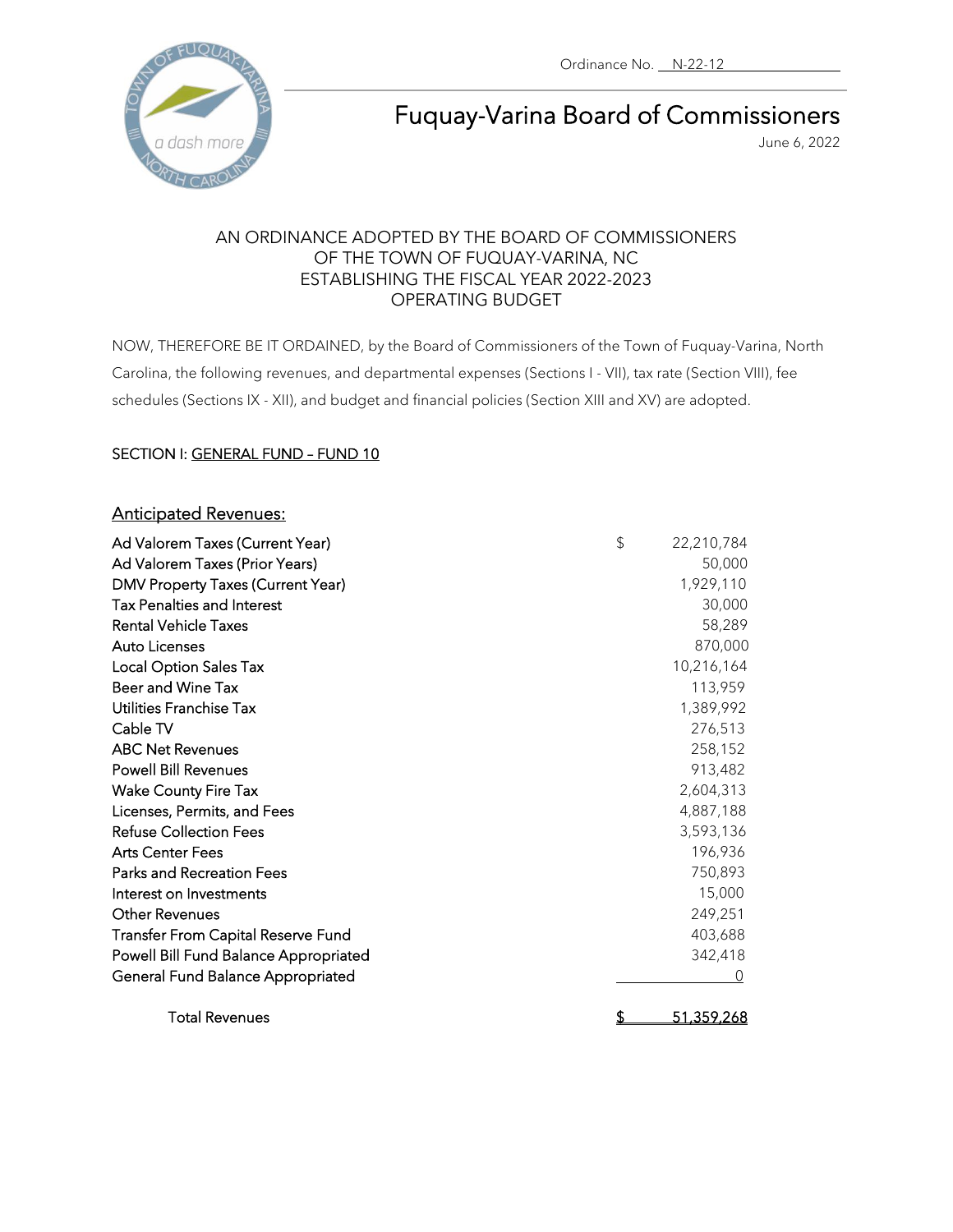# Expenses Authorized by Department

| Governing Body                               | \$<br>358,263           |
|----------------------------------------------|-------------------------|
| Administration                               | 905,133                 |
| Communications                               | 473,242                 |
| Finance                                      | 902,012                 |
| Engineering                                  | 1,295,954               |
| <b>Public Buildings</b>                      | 633,655                 |
| <b>Central Services</b>                      | 3,102,132               |
| Information Technology                       | 1,632,850               |
| Human Resources                              | 742,886                 |
| Police                                       | 8,603,466               |
| Fire                                         | 7,761,326               |
| Inspections                                  | 2,393,180               |
| <b>Streets</b>                               | 2,622,272               |
| <b>Powell Bill</b>                           | 1,255,900               |
| <b>Debris Collection</b>                     | 906,619                 |
| Sanitation                                   | 3,107,772               |
| Planning                                     | 1,636,322               |
| <b>Economic Development</b>                  | 320,582                 |
| Downtown Development                         | 291,912                 |
| Parks, Rec, and CR                           | 4,816,115               |
| <b>Arts Center</b>                           | 770,044                 |
| <b>Transfers to Capital Reserve</b>          | $\left( \right)$        |
| <b>Transfers to Capital Projects</b>         | 904,500                 |
| <b>Transfers To Debt Service</b>             | 4,024,631               |
| Appropriation to Fund Balance - Inspections  | 1,614,667               |
| Appropriation to Fund Balance - General Fund | 283,833                 |
| <b>Total Expenses</b>                        | \$<br>51,359,268        |
| SECTION II: DEBT SERVICE FUND - FUND 15      |                         |
| <b>Anticipated Revenues</b>                  |                         |
| Transfer from General Fund                   | \$<br>4,024,631         |
| Transfer from Enterprise Fund                | 223,108                 |
| Transfer from Capital Reserves               | 459,094                 |
|                                              |                         |
| <b>TOTAL REVENUES</b>                        | \$<br>4,706,833         |
| <b>Expenditures Authorized</b>               |                         |
| Principal                                    | $\sqrt{2}$<br>2,886,000 |
| Interest                                     | 1,525,833               |
| Designated for Fund Balance                  | 295,000                 |
| <b>TOTAL EXPENDITURES</b>                    | \$<br><u>4,706,833</u>  |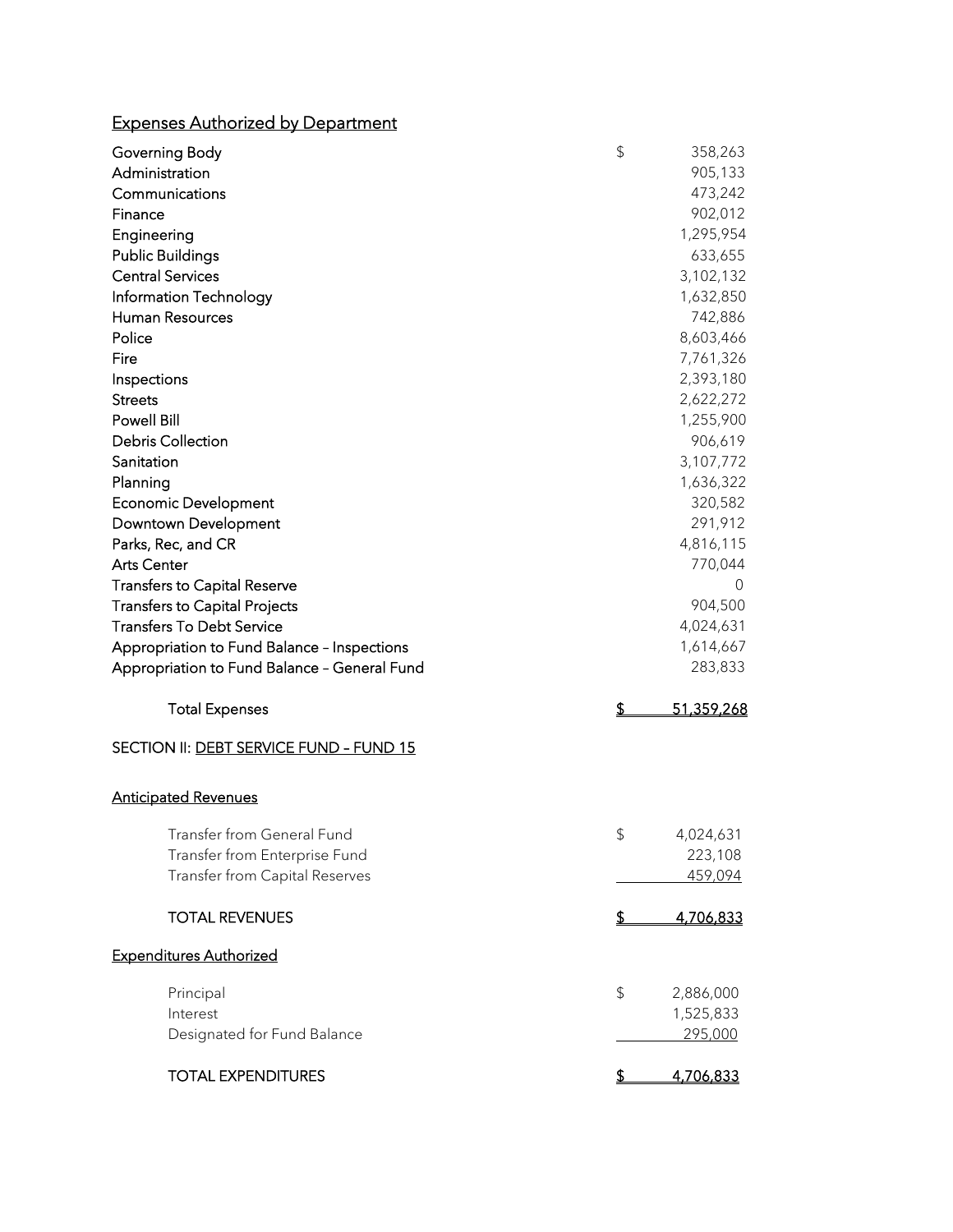## SECTION III: CAPITAL RESERVE FUND - FUND 21 (GENERAL FUND ACTIVITIES)

## Anticipated Revenues

| Recreation Unit Fees - Northwest District<br>Recreation Unit Fees - Northeast District<br>Recreation Unit Fees - South District<br>Appropriated Fund Balance - Sanitation Trucks<br>Appropriated Fund Balance - Recreation Unit Fees - South | \$<br>640,000<br>378,000<br>597,000<br>403,688<br>27,804  |
|----------------------------------------------------------------------------------------------------------------------------------------------------------------------------------------------------------------------------------------------|-----------------------------------------------------------|
| <b>TOTAL REVENUES</b>                                                                                                                                                                                                                        | \$<br><u>2,046,492</u>                                    |
| <b>Expenses Authorized</b>                                                                                                                                                                                                                   |                                                           |
| Transfer to Capital Projects - South District<br>Transfer to Debt Service - Rec Debt (South)<br><b>Transfer to General Fund</b><br>Appropriation to Fund Balance - Northwest District<br>Appropriation to Fund Balance - Northeast District  | \$<br>165,710<br>459,094<br>403,688<br>640,000<br>378,000 |
| <b>TOTAL EXPENDITURES</b>                                                                                                                                                                                                                    | \$<br>2,046,492                                           |
| SECTION IV: CAPITAL PROJECTS FUND - FUND 40                                                                                                                                                                                                  |                                                           |
| <b>Anticipated Revenues</b>                                                                                                                                                                                                                  |                                                           |
| Loan Proceeds<br>Transfer from General Fund<br><b>Transfer from Capital Reserves</b>                                                                                                                                                         | \$<br>28,500,000<br>904,500<br>165,710                    |
| <b>TOTAL REVENUES</b>                                                                                                                                                                                                                        | \$<br>29,570,210                                          |
| <b>Expenditures Authorized</b>                                                                                                                                                                                                               |                                                           |
| Capital Projects - Public Buildings<br>Community Center Roof Replacement<br>Town Hall Window Replacement<br>Capital Projects - Police                                                                                                        | \$<br>43,500<br>175,000                                   |
| Pave Parking Lot<br>Storage Building<br>Capital Projects - Downtown                                                                                                                                                                          | 141,000<br>100,000                                        |
| Downtown Generational Plan<br>North Ennis Street Landscaping<br>Capital Projects - Engineering                                                                                                                                               | 300,000<br>50,000                                         |
| Stormwater CIP / Infrastructure Inventory                                                                                                                                                                                                    | 95,000                                                    |
| Capital Projects - Parks & Recreation (Rec Fees)<br>South Park Track Resurfacing (South)<br>Falcon Park Dugout / Score Tower (South)<br>Capital Projects - Parks & Recreation (Bond)<br>Capital Projects - Streets (Bond)                    | 50,710<br>115,000<br>18,500,000<br>10,000,000             |
| <b>TOTAL EXPENDITURES</b>                                                                                                                                                                                                                    | <u>29,570,210</u>                                         |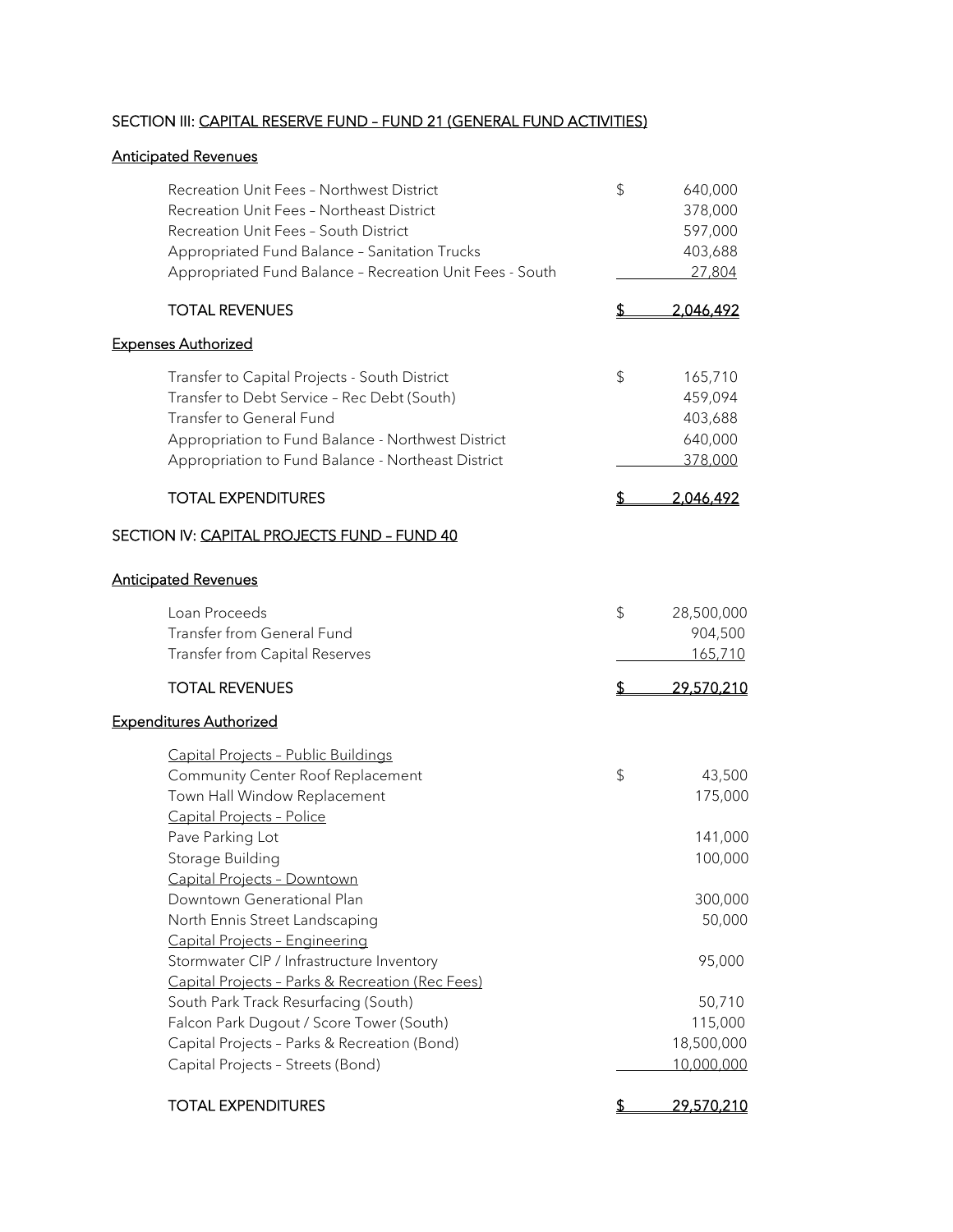## SECTION V: WATER AND SEWER ENTERPRISE FUND - FUND 61

## Anticipated Revenues

| Water Sales and Tap Fees                                | \$ | 8,831,160         |
|---------------------------------------------------------|----|-------------------|
| Sewer Service and Tap Fees                              |    | 8,556,226         |
| Interest Earnings, Penalties, and Leases                |    | 306,800           |
| Transfer from Water and Sewer Fund Reserves             |    | $\theta$          |
| <b>TOTAL REVENUES</b>                                   | \$ | <u>17,694,186</u> |
| <b>Expenditures Authorized by Department</b>            |    |                   |
| W/S Billing and Collections                             | \$ | 589,574           |
| <b>Water Operations</b>                                 |    | 6,740,673         |
| Sewer Operations                                        |    | 5,223,704         |
| Major Maintenance Projects (Moved to Capital Projects)  |    |                   |
| Debt Service                                            |    | 223,108           |
| Transfer to Enterprise Capital Projects                 |    | 4,755,842         |
| Appropriation to Fund Balance                           |    | 161,285           |
| <b>TOTAL EXPENDITURES</b>                               | \$ | <u>17,694,186</u> |
| SECTION VI: ENTERPRISE CAPITAL PROJECTS FUND - FUND 59  |    |                   |
| <b>Anticipated Revenues</b>                             |    |                   |
| Transfer from W/S Enterprise Fund                       | \$ | 2,445,842         |
| Transfer from W/S Reserves                              |    | 3,006,741         |
| <b>TOTAL REVENUES</b>                                   | S  | 5,452,583         |
| <b>Expenditures Authorized</b>                          |    |                   |
|                                                         |    |                   |
| Kennebec Road Waterline (Willow Spring HS to Tram Road) | \$ | 2,082,754         |
| NC 55 - Abundant Self Storage to Hidden Valley          |    | 1,430,000         |
| SW Judd Parkway Loop - Academy St. to Infinite Storage  |    | 647,000           |
| Sanford Water Conveyance (Design)                       |    | 363,088           |
| Terrible Creek WWTP Expansion (Design)                  |    | 464,870           |
| Northern Harnett WWTP Expansion (Design)                |    | 464,871           |
| <b>TOTAL EXPENDITURES</b>                               | S  | 5,452,583         |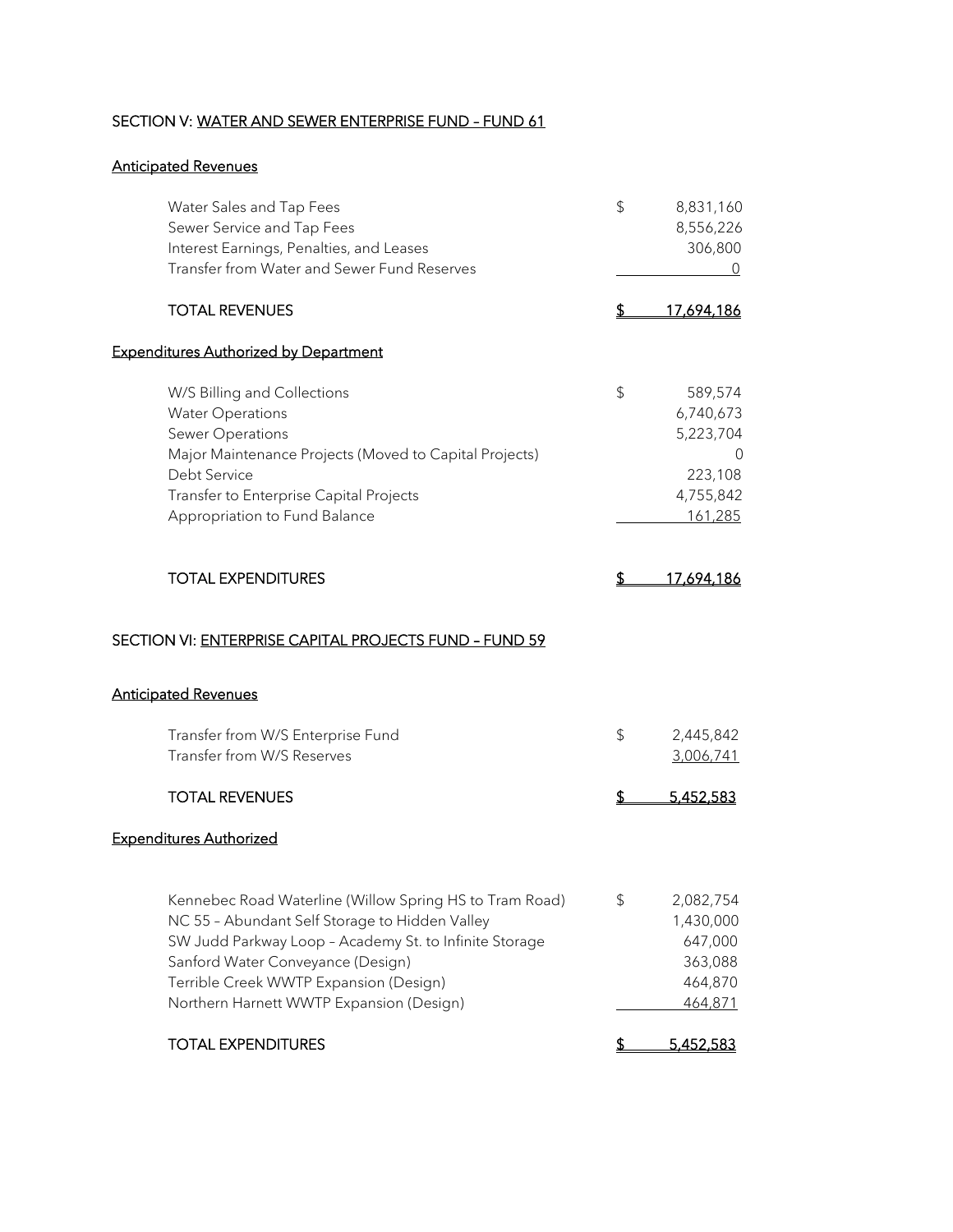## SECTION VII: WATER AND SEWER CAPITAL PROJECT FUND - FUND 60

## Anticipated Revenues

| Transfer from W/S Enterprise Fund                                                                                                                                                                                                                                                                                                                                             | \$<br>2,310,000                                                                                                                            |
|-------------------------------------------------------------------------------------------------------------------------------------------------------------------------------------------------------------------------------------------------------------------------------------------------------------------------------------------------------------------------------|--------------------------------------------------------------------------------------------------------------------------------------------|
| <b>TOTAL REVENUES</b>                                                                                                                                                                                                                                                                                                                                                         | \$<br>2,310,000                                                                                                                            |
| <b>Expenditures Authorized</b>                                                                                                                                                                                                                                                                                                                                                |                                                                                                                                            |
| Water Line Replacements<br>AMI-Phase 3<br>Water Line Oversizing<br>Water Line Valve Replacements<br><b>Hydrant Insertion Valves</b><br>Lead and Copper Rule Compliance<br>Water Modeling<br>I & I Rehabilitation<br>Collections System Master Plan<br>Sewer Line Inspection & Cleaning<br>Sewer Line Oversizing<br>Migrate Pump Station SCADA<br>Miscellaneous Sewer Projects | \$<br>500,000<br>540,000<br>50,000<br>50,000<br>110,000<br>20,000<br>20,000<br>225,000<br>485,000<br>110,000<br>50,000<br>75,000<br>75,000 |
| <b>TOTAL EXPENDITURES</b>                                                                                                                                                                                                                                                                                                                                                     | \$<br>2,310,000                                                                                                                            |
| SECTION VIII: WATER AND SEWER DEBT SERVICE FUND - FUND 65                                                                                                                                                                                                                                                                                                                     |                                                                                                                                            |
| <b>Anticipated Revenues</b>                                                                                                                                                                                                                                                                                                                                                   |                                                                                                                                            |
| Transfer From W/S Reserve                                                                                                                                                                                                                                                                                                                                                     | \$<br>3,516,366                                                                                                                            |
| <b>TOTAL REVENUES</b>                                                                                                                                                                                                                                                                                                                                                         | \$<br>3,516,366                                                                                                                            |
| <b>Expenditures Authorized</b>                                                                                                                                                                                                                                                                                                                                                |                                                                                                                                            |
| Principal - Bonds (Water)<br>Principal - Bonds (Sewer)<br>Interest - Bonds (Water)<br>Interest - Bonds (Sewer)                                                                                                                                                                                                                                                                | \$<br>440,000<br>1,864,000<br>273,996<br>938,370                                                                                           |
| <b>TOTAL EXPENDITURES</b>                                                                                                                                                                                                                                                                                                                                                     | \$<br>3,516,366                                                                                                                            |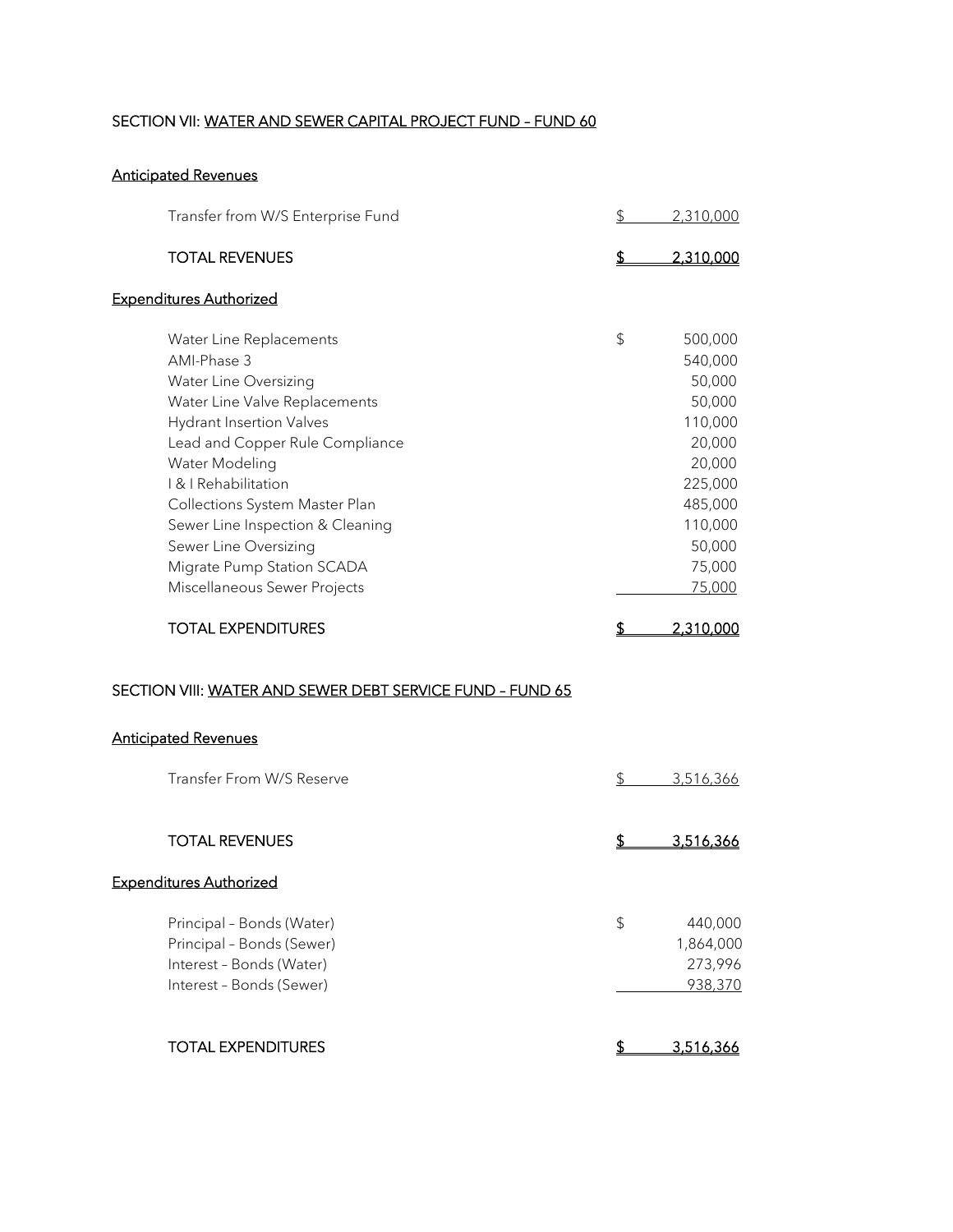#### SECTION IX: WATER AND SEWER CAPITAL RESERVE FUND – FUND 71

#### Anticipated Revenues

| <b>Water Unit Capacity Fees</b><br>Sewer Unit Capacity Fees<br>Water Reserves Appropriation<br>Sewer Reserves Appropriation                         | \$<br>3,636,000<br>3,900,000 |                                              |
|-----------------------------------------------------------------------------------------------------------------------------------------------------|------------------------------|----------------------------------------------|
| <b>TOTAL REVENUES</b>                                                                                                                               | 7,536,000                    |                                              |
| <b>Expenditures Authorized</b>                                                                                                                      |                              |                                              |
| Transfer to Debt Service Fund<br>Transfer to W/S Capital Projects<br>Appropriation to Fund Balance (Water)<br>Appropriation to Fund Balance (Sewer) | \$                           | 3,516,366<br>3,006,741<br>845,004<br>167,889 |
| TOTAL EXPENDITURES                                                                                                                                  | 536. ا                       |                                              |

#### SECTION X: TAX RATE ESTABLISHED

An ad valorem tax rate of \$0.425 per \$100 at full valuation is hereby established as the official tax rate for the Town of Fuquay-Varina for the fiscal year 2022-2023. The projected current year revenue from property and vehicle taxes of \$24,139,894 is based on a total projected valuation of \$5,694,264,706 and a projected collection rate of 99.76%.

#### SECTION XI: WATER AND SEWER RATES ESTABLISHED

The following monthly rate schedules for water and sewer service shall be in effect.

| Meter Size    | <b>Water Base Rate Sewer Base Rate</b> |        |
|---------------|----------------------------------------|--------|
| 3/4"meter     | 11.24                                  | 15.61  |
| 1" meter      | 18.77                                  | 26.07  |
| $1.5$ " meter | 37.43                                  | 51.98  |
| 2" meter      | 59.91                                  | 83.20  |
| 3" meter      | 112.40                                 | 156.10 |
| 4" meter      | 187.37                                 | 260.22 |
| 6" meter      | 374.63                                 | 520.28 |

#### Base Rates Water Consumption Rate

In-Town \$5.68/1,000 gallons Out-of-Town \$11.36/1,000 gallons

> Sewer Consumption Rate (Except For Irrigation Meters)

In-Town \$6.68/1,000 gallons Out-of-Town \$13.36/1,000 gallons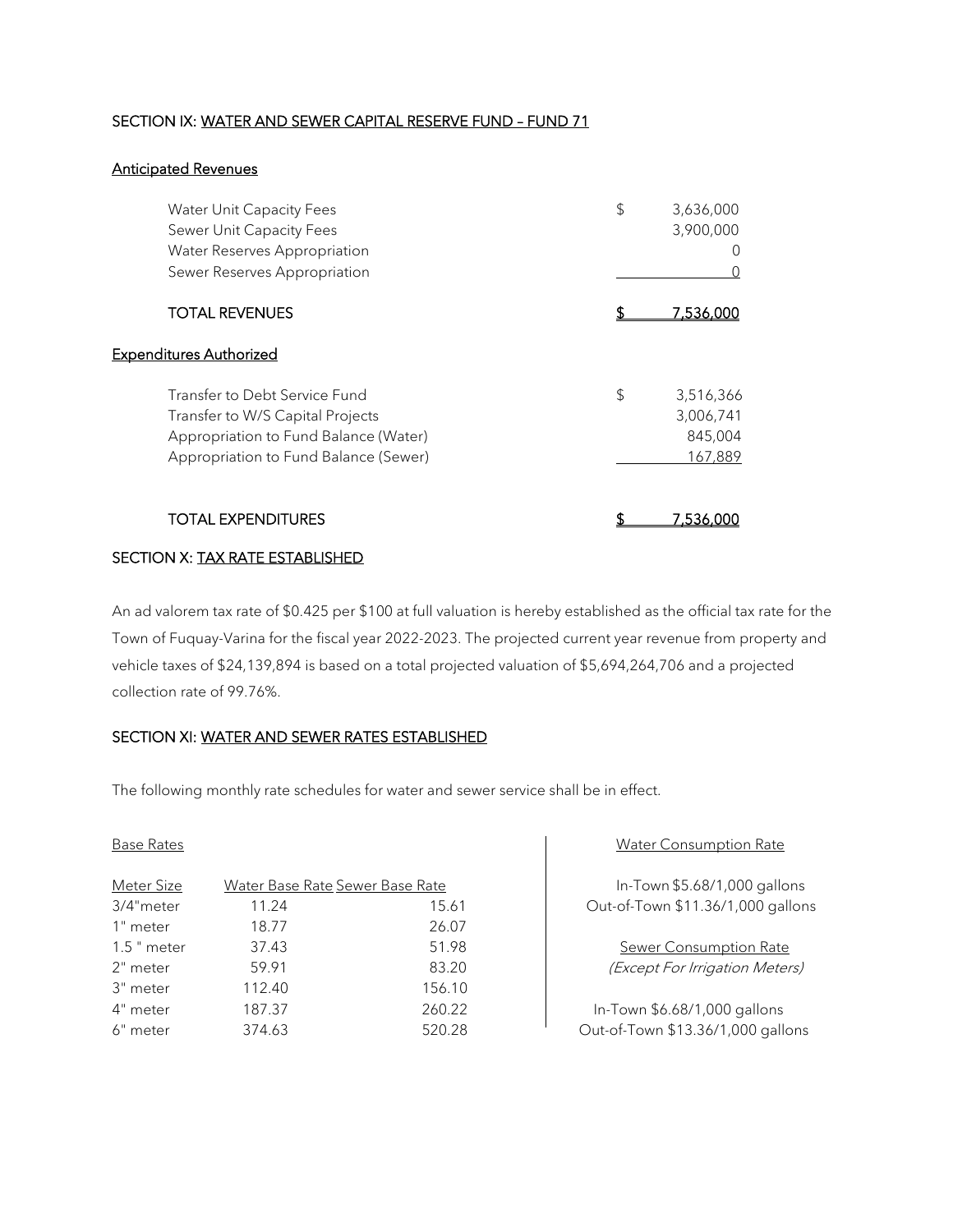All rates for service provided to customers that are not located within the corporate limits of the Town of Fuquay-Varina shall be double the rates listed above for In-Town rates. No new Out-of-Town services may be provided prior to the approval of the Town of Fuquay-Varina Governing Board.

#### SECTION XII: PAY INCREASES FOR EMPLOYEES

Beginning on July 4, 2022, all regular, full-time employees, shall receive a Cost-of-Living Adjustment (COLA) of 4.0%. All regular, full-time employees that are not under probation, shall be eligible for a merit salary increase of up to 3% at a time determined by management, consistent with the FY 2022-2023 budget ordinance.

#### SECTION XIII: FEE SCHEDULE FOR FY 2022-2023

The fee schedule (with attachments) is incorporated into this budget ordinance by reference.

### SECTION XIV: SPECIAL AUTHORIZATION - BUDGET OFFICER

- A. The Budget Officer shall be authorized to reallocate departmental appropriations among the various objects of expenditures as deemed necessary.
- B. The Budget Officer shall be authorized to effect interdepartmental transfers, in the same fund, not to exceed 10% of the appropriated funds for the department whose allocation is reduced. A notation of such a transfer shall be reported to the Town Board at the next earliest convenient Board meeting.
- C. Interfund transfers, established in the Budget Officer's Recommended Budget to the Town Board (the entire document of which is a part of this Budget Ordinance by reference) may be accomplished without a separate report to the Town Board.
- D. The purchase of all capital equipment (equipment having a value of over \$5,000) listed in the Budget Officer's Recommended Budget to the Town Board (the entire document of which is a part of the Budget Ordinance by reference) is authorized.
- E. Operating funds encumbered on the financial records as of June 30, 2022, are hereby reappropriated to this budget as necessary to fulfill all obligations outstanding on June 30, 2022.

#### SECTION XV: RESTRICTIONS - BUDGET OFFICER

- A. No interfund transfers, except as noted in SECTION XIII (C) are authorized without prior approval of the Town Board.
- B. No contingency appropriation may be utilized without prior approval of the Town Board.
- C. No single expenditure over \$500 is authorized without a pre-audit certification from the Finance Director or authorized designee (purchase order minimum limit).